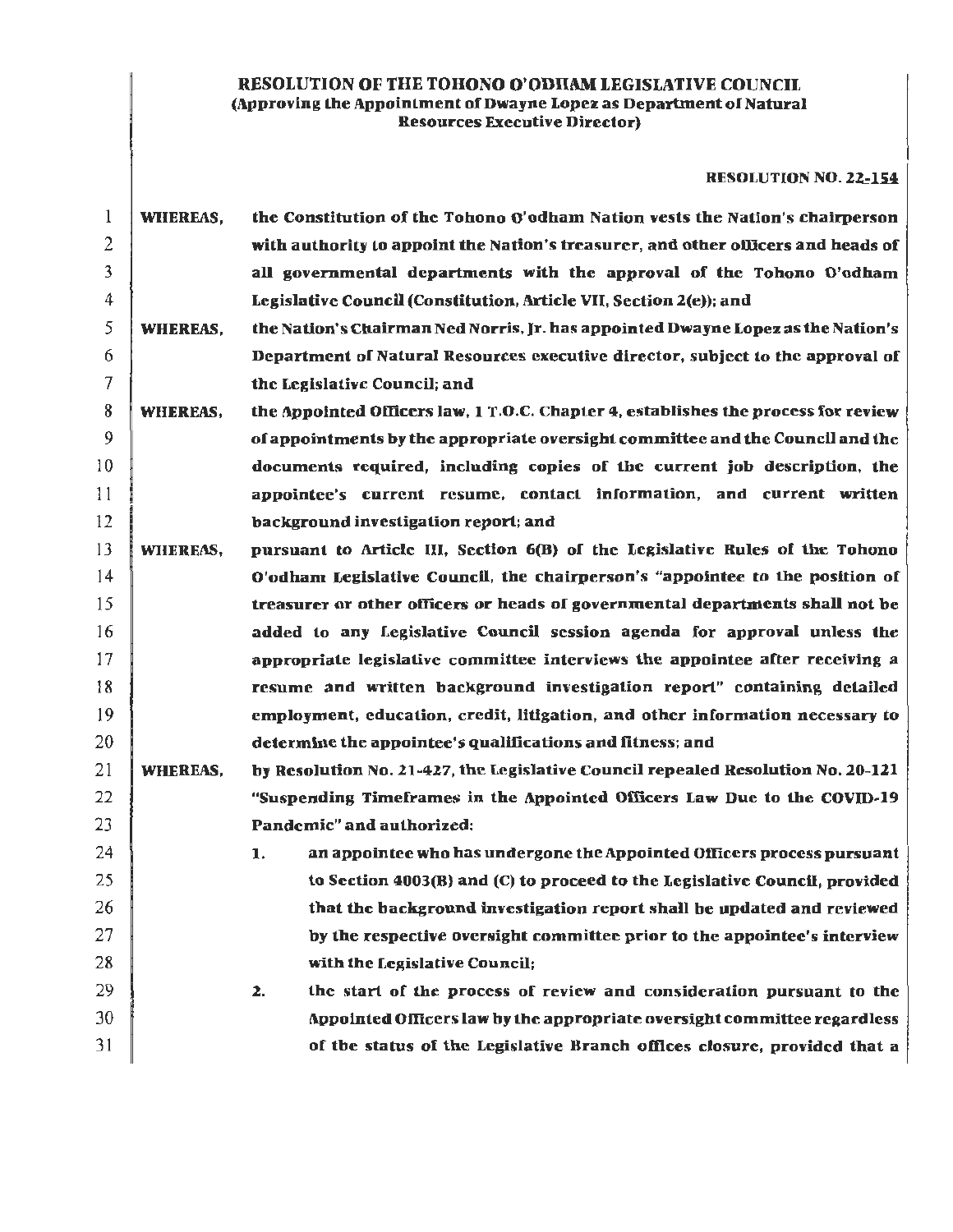| $\,$ RESOLUTION NO. 22-154 $\,$                                                           |  |
|-------------------------------------------------------------------------------------------|--|
| A (Approving the Appointment of Dwayne Lopez as Department of Natural Resources Executive |  |
| Director)                                                                                 |  |
| Page 2 of 3                                                                               |  |

|              | background investigation report shall be considered valid for 90 days                                                                                                                            |  |  |  |  |  |  |
|--------------|--------------------------------------------------------------------------------------------------------------------------------------------------------------------------------------------------|--|--|--|--|--|--|
| $\mathbf{2}$ | after it is completed;                                                                                                                                                                           |  |  |  |  |  |  |
| 3            | elimination of the in-person interview requirement in the Appointed<br>3.                                                                                                                        |  |  |  |  |  |  |
| 4            | Officers law to allow virtual committee and Legislative Council interviews;                                                                                                                      |  |  |  |  |  |  |
| 5            | and                                                                                                                                                                                              |  |  |  |  |  |  |
| 6            | the Agricultural and Natural Resources Committee has received and reviewed the<br><b>WHEREAS.</b>                                                                                                |  |  |  |  |  |  |
| 7            | detailed written background investigation report, interviewed the appointee,                                                                                                                     |  |  |  |  |  |  |
| 8            | and recommends that the Legislative Council approve the appointment.                                                                                                                             |  |  |  |  |  |  |
| 9            | NOW, THEREFORE, BE IT RESOLVED that the Tohono O'odham Legislative Council approves the                                                                                                          |  |  |  |  |  |  |
| 10           | appointment of Dwayne Lopez as the Nation's Department of Natural Resources                                                                                                                      |  |  |  |  |  |  |
| 11           | executive director.                                                                                                                                                                              |  |  |  |  |  |  |
| 12           | The foregoing Resolution was passed by the Tohono O'odham Legislative Council on the 21 <sup>st</sup>                                                                                            |  |  |  |  |  |  |
| 13           | day of APRIL, 2022 at a meeting at which a quorum was present with a vote of 2,077.2 FOR; 584.3<br>AGAINST; 556.5 [02] NOT VOTING; and [01] ABSENT, pursuant to the powers vested in the Council |  |  |  |  |  |  |
| 14<br>15     | by, Article VII, Section 2(e) of the Constitution of the Tohono O'odham Nation, adopted by the                                                                                                   |  |  |  |  |  |  |
| 16           | Tohono O'odham Nation on January 18, 1986; and approved by the Acting Deputy Assistant                                                                                                           |  |  |  |  |  |  |
| 17           | Secretary - Indian Affairs (Operations) on March 6, 1986, pursuant to Section 16 of the Act of June                                                                                              |  |  |  |  |  |  |
| 18           | 18, 1934 (48 Stat.984).                                                                                                                                                                          |  |  |  |  |  |  |
| 19           |                                                                                                                                                                                                  |  |  |  |  |  |  |
| 20           | TOHONO O'ODHAM LEGISLATIVE COUNCIL                                                                                                                                                               |  |  |  |  |  |  |
| 21<br>22     | Amerth America                                                                                                                                                                                   |  |  |  |  |  |  |

mothy Joaquin, Legislative Chairman ر)<br>day of , 2022

**ATTEST** 

Evonne Wilson, Legisl

day of  $\angle$  Uph  $\angle$  . 2022

Said Resolution was submitted for approval to the office of the Chairman of the Tohono O'odham Nation on the  $22$  day of  $A\mu\lambda$ , 2022 at 1.  $3$  o'clock,  $\mathcal{D}$  m., pursuant to the provisions of Section 5 of Article VII of the Constitution and will become effective upon his approval or upon his failure to either approve or disapprove it within 48 hours of submittal.

44 45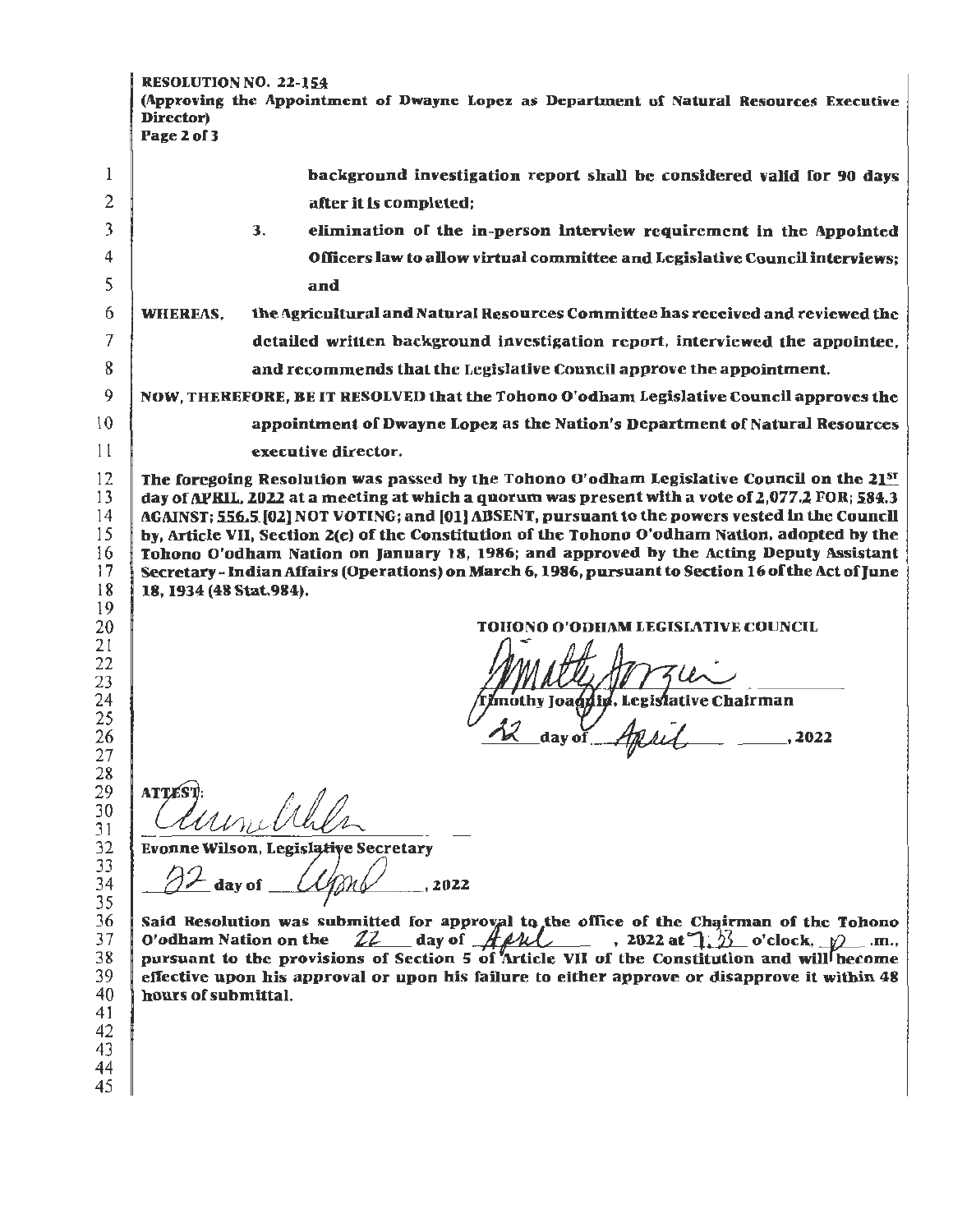**RESOLUTION NO. 22-154** (Approving the Appointment of Dwayne Lopez as Department of Natural Resources Executive Director) Page 3 of 3 TOHONO O'ODHAM LEGISLATIVE COUNCIL  $\mathbf{1}$  $\frac{2}{3}$  $\overline{4}$  $\frac{5}{6}$ imothy Joanum, Legislative Chairman  $\overline{7}$ 8  $\overline{Q}$ on the  $22$  day of  $10$ **APPROVED**  $, 2022$  $11$ at  $\frac{7}{3}$  $12$ [ ] DISAPPROVED o'clocl 13  $14$ 15 16 **NED NØRRIS, R. LEHAIRMAN TOHONO O'ODHAM NATION** 17 18 19  $20$ 21 Returned to the Legislative Secretary on the  $\mathbb{Z}\mathscr{Q}$  day of  $22$ 23 ., 2022, at  $\frac{7.50}{1.00}$  o'clock,  $\frac{1}{1.00}$ .m. 24  $\overline{25}$ 26  $\overline{27}$ 28 **Evonne Wilson, Legislative Secretary**  $\overline{29}$ 30  $\overline{31}$ 32  $\overline{33}$ 34  $\overline{35}$ 36 37 38 39 40  $41$ 42 43 44 45 46 47 48 49 50 51